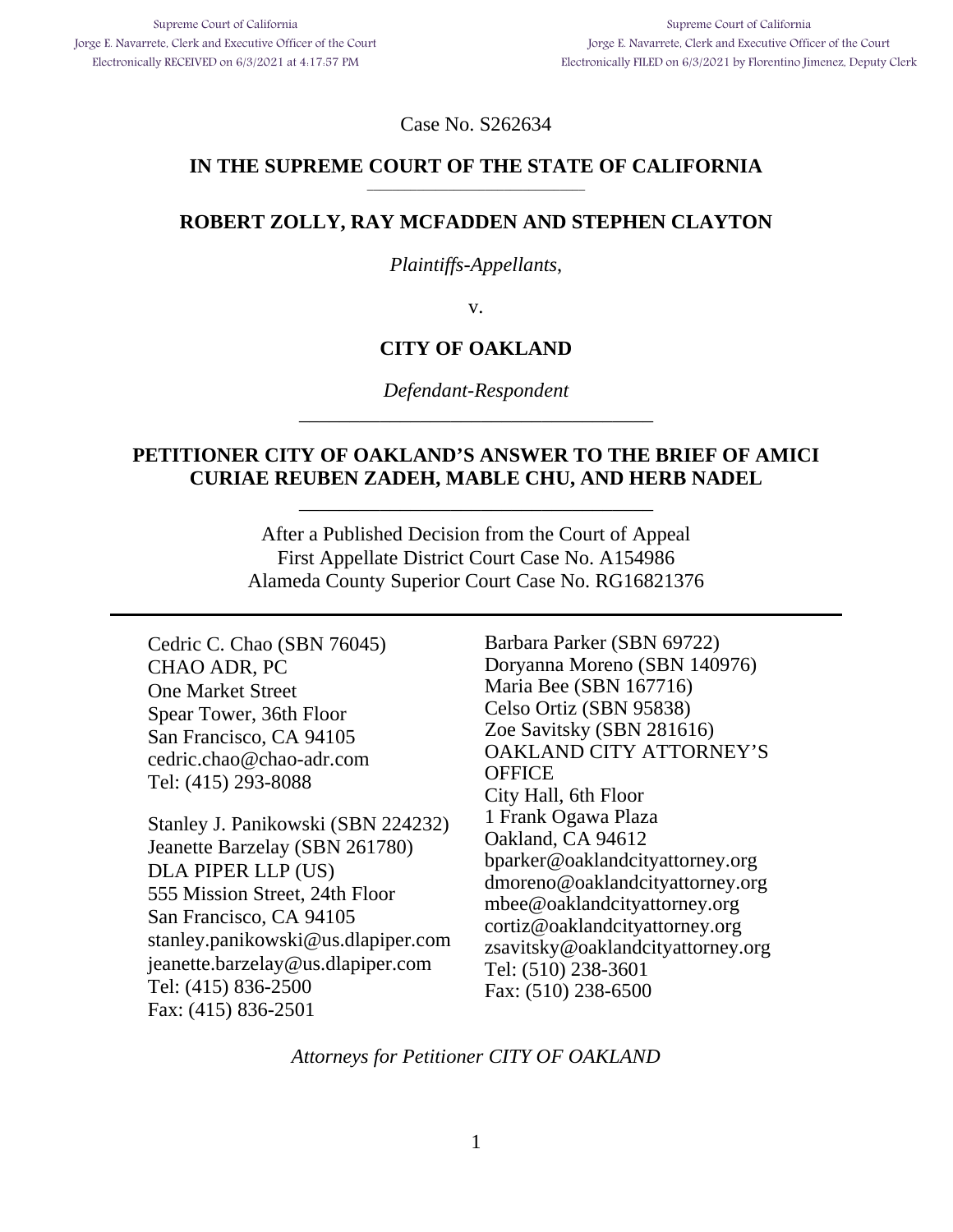# **TABLE OF CONTENTS**

# **Page(s)**

| $\overline{\mathbf{5}}$ |                                                                                                                                                        |                                                                                    |  |  |  |
|-------------------------|--------------------------------------------------------------------------------------------------------------------------------------------------------|------------------------------------------------------------------------------------|--|--|--|
|                         |                                                                                                                                                        |                                                                                    |  |  |  |
| Ι.                      | The Zadeh Amici Misunderstand the Meaning of                                                                                                           |                                                                                    |  |  |  |
|                         | $\mathbf{A}_{\cdot}$                                                                                                                                   | The Distinction Between Primary and<br>Secondary Franchises Is Not at Issue Here 6 |  |  |  |
|                         | <b>B.</b>                                                                                                                                              | A Franchise Need Not Involve the Fixed<br>Placement of Facilities or Equipment to  |  |  |  |
| H.                      | California Vehicle Code Section 9400.8 Does Not<br>Apply to Franchise Fees and Does Not Render this                                                    |                                                                                    |  |  |  |
| Ш.                      | Franchise Fees Are Charges Paid in Exchange for<br>the Use or Purchase of Government Property $- a$<br>Franchise – and Thus Fall Within Exemption 4 14 |                                                                                    |  |  |  |
|                         |                                                                                                                                                        |                                                                                    |  |  |  |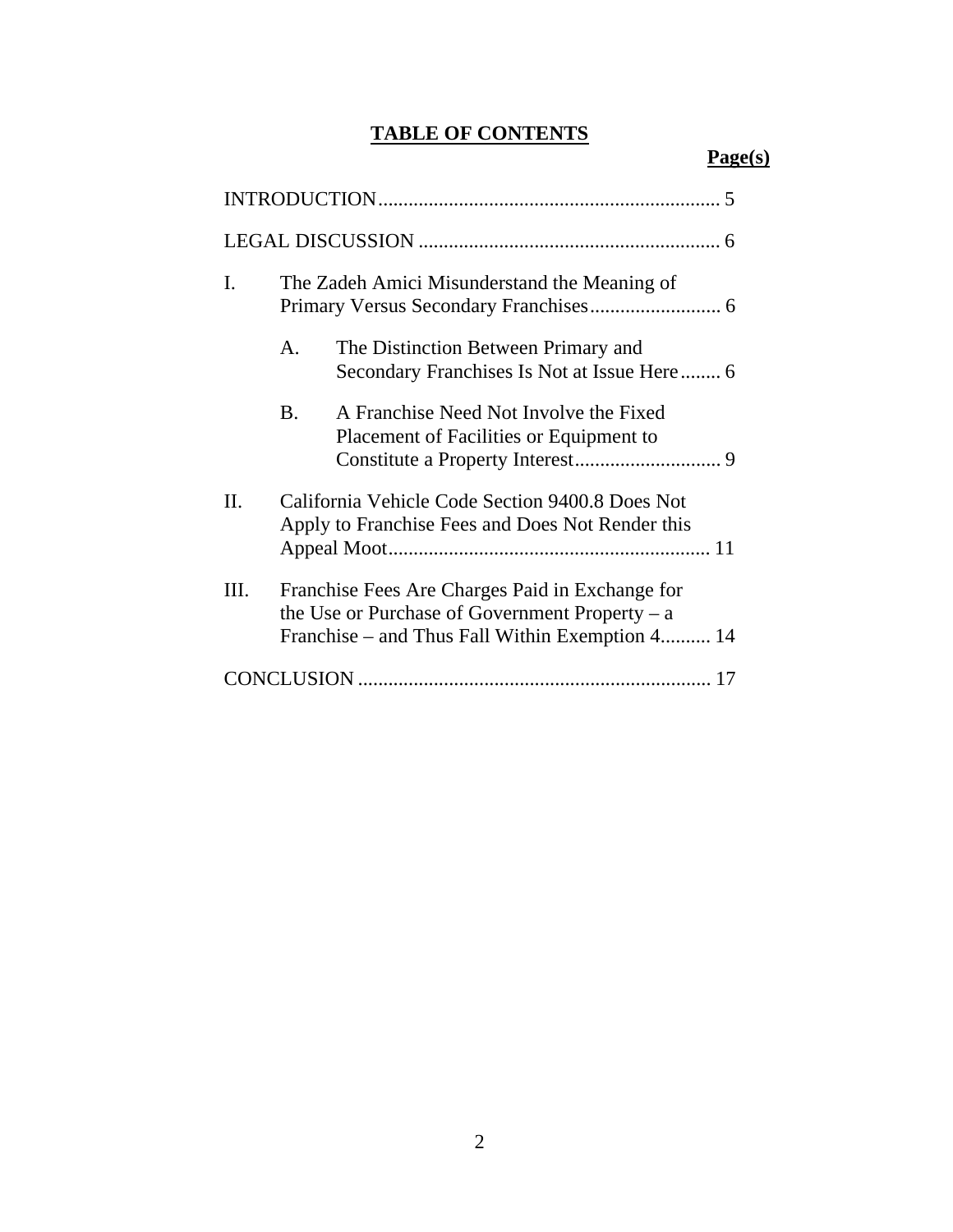# **TABLE OF AUTHORITIES**

**CASES**

# **Page(s)**

| City of San Buenaventura v. United Water Conservation Dist. |
|-------------------------------------------------------------|
| City of San Diego v. Southern Cal. Tel. Co.                 |
| County Sanitation Dist. No. 2 v. County of Kern             |
| Jacks v. City of Santa Barbara                              |
| Pacific Tel. & Tel. Co. v. City & Cty. of San Francisco     |
| Santa Barbara County Taxpayers Assn. v. Bd. of Supervisors  |
| Schmeer v. County of Los Angeles                            |
| Sinclair Paint Co. v. State Bd. of Equalization             |
| Tuolumne Jobs & Small Business Alliance v. Superior Court   |
| <b>STATUTES</b>                                             |
| California Vehicle Code                                     |
| <b>OTHER AUTHORITIES</b>                                    |
|                                                             |
| 12 McQuillin Law of Municipal Corps.                        |
|                                                             |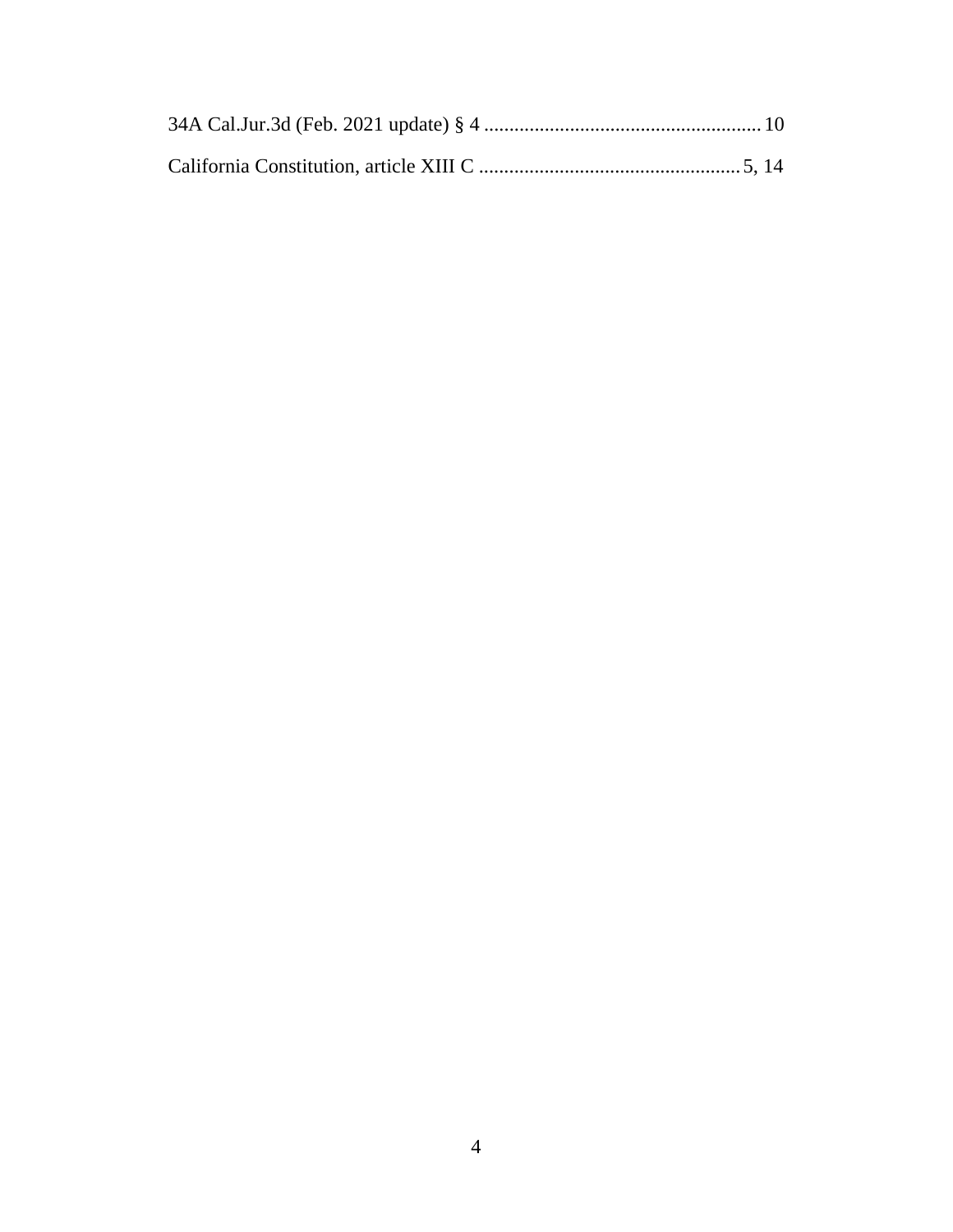#### **INTRODUCTION**

Petitioner City of Oakland ("Oakland") hereby answers the Brief of Amici Curiae Reuben Zadeh, Mable Chu, and Herb Nadel (the "Zadeh Amici" and the "Zadeh Amici Br.") filed on May 4, 2021.<sup>1</sup> The Zadeh Amici make two main arguments against exempting franchise fees from the definition of "tax" as charges for the use or purchase of government property. (See Cal. Const., art. XIII C, § 1, subd. (e), para. 4 ("Exemption 4").) *First*, they argue that California Vehicle Code section 9400.8 prohibits local governments like Oakland from charging for the use of their roads for transportation, and thus prohibits franchise fees paid for the use of city streets – an outcome they contend "moots" this appeal. *Second*, the Zadeh Amici argue that Exemption 4 does not apply to franchises that do not involve the physical placement of utility fixtures or equipment, and that such franchises should instead be considered under the first exemption ("Exemption 1") of California Constitution, section 1, article XIII C ("Article XIII C").

Neither argument is persuasive. The Zadeh Amici's arguments rest on a flawed understanding of the distinct types of franchises granted under state and local authority. The law they cite does not support treating franchises differently depending on how a franchise uses city streets or property  $-$  i.e.,

<sup>&</sup>lt;sup>1</sup> Oakland timely filed its Consolidated Answer Brief in response to the other amici curiae on April 28, 2021, before this Court granted leave to the Zadeh Amici to file their belated application and brief. This answer is filed within 30 days of the Court's order granting leave.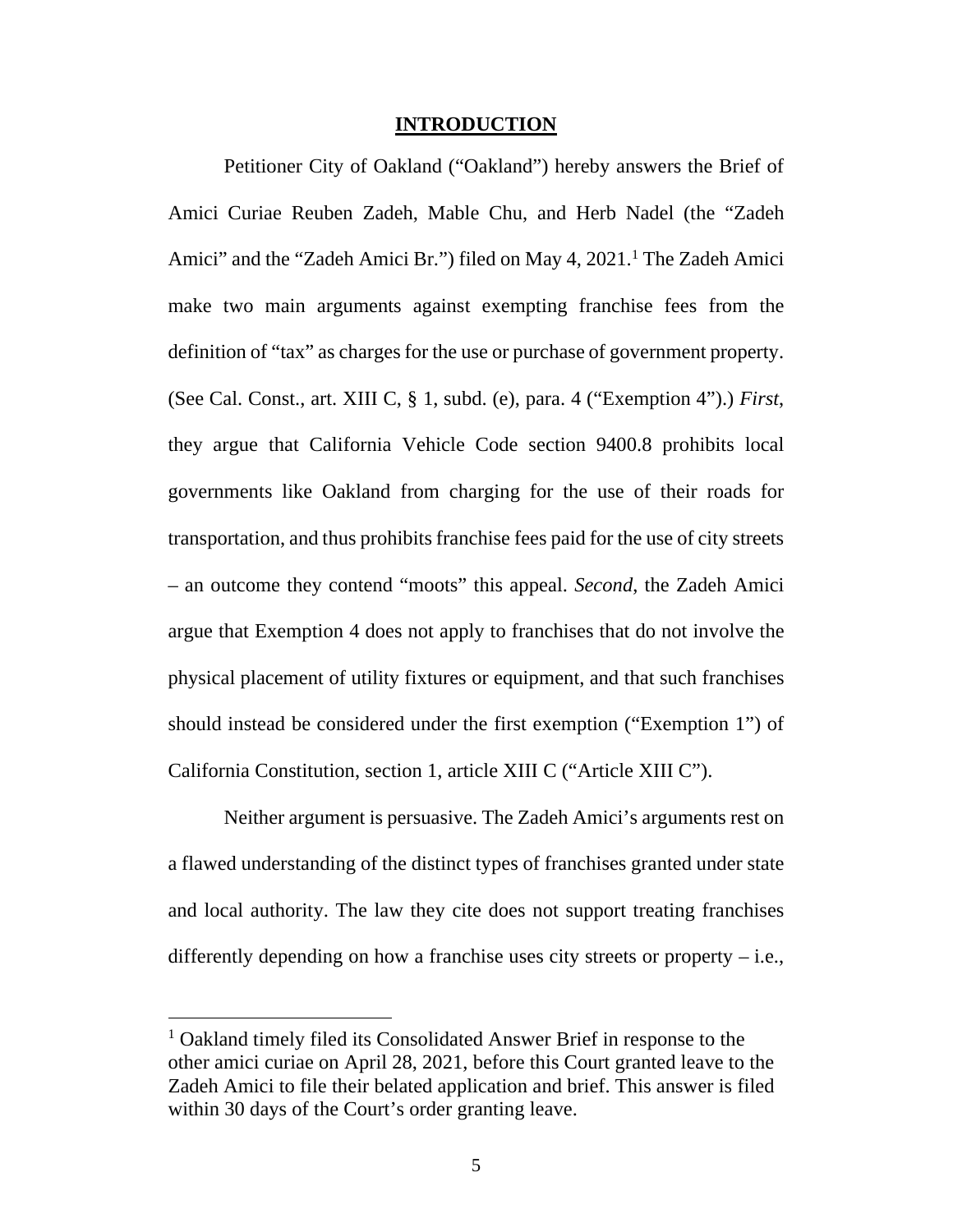for transportation necessary to carry out the relevant public service or for utility and equipment placement. The Zadeh Amici misapply Vehicle Code section 9400.8, which is inapposite to franchise fees. And they misconstrue Article XIII C, the exemptions in subdivision (e), and their distinct purposes and functions. The authorities on which the Zadeh Amici rely ultimately support Oakland's position that its franchise fees fall within Exemption 4 (if they are subject to Proposition 26 at all) and are categorically exempt from the definition of "tax."

#### **LEGAL DISCUSSION**

## **I. The Zadeh Amici Misunderstand the Meaning of Primary Versus Secondary Franchises**

The Zadeh Amici argue that franchise fees come within Exemption 4 only if they "convey a right to use public real property for the fixed placement of facilities and equipment." (Zadeh Amici Br. at p. 7.) This argument rests on the premise that there is a distinction under California law between "the primary use of streets for transportation and secondary uses for the long-term placement of facilities and equipment." (*Id.* at pp. 6-9.)

## **A. The Distinction Between Primary and Secondary Franchises Is Not at Issue Here**

The Zadeh Amici are correct that there is a distinction in state law between primary and secondary franchises but are incorrect that this distinction is at issue in this case. *City of San Diego v. Southern Cal. Tel. Co.*, on which the Zadeh Amici rely, recognized a distinction between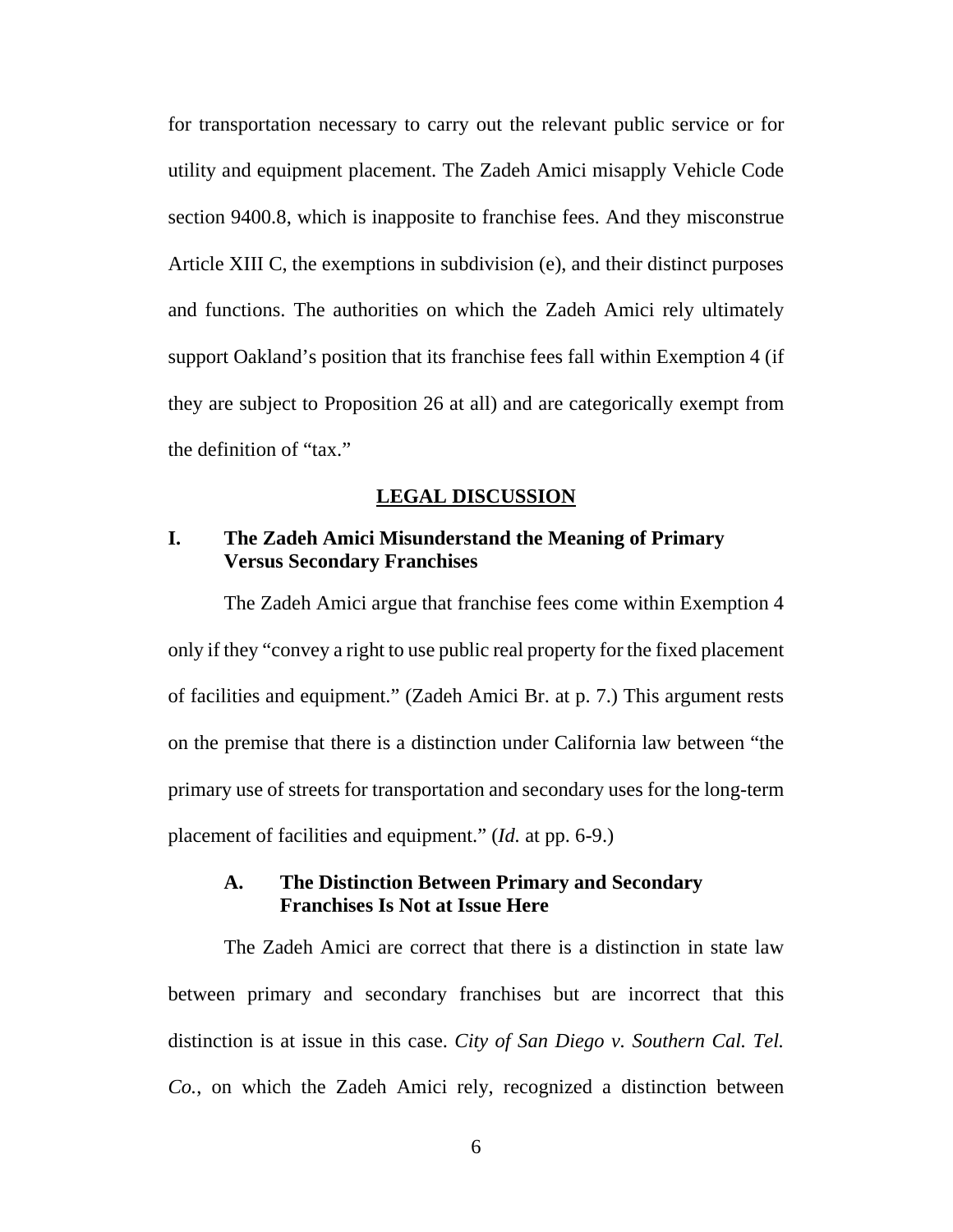primary and secondary franchises. But that distinction concerns the general right to conduct and exist as a business (the "primary franchise") versus the right to use or occupy city streets and property (the "secondary franchise"). (See *City of San Diego v. Southern Cal. Tel. Co.* (1949) 92 Cal.App.2d 793, 800-01 (*City of San Diego*), disapproved in *Pacific Tel. & Tel. Co. v. City & Cty. of San Francisco* (1959) 51 Cal. 2d 766, 776.) The case does *not* distinguish between the use of streets for transportation versus "the long-term placement of facilities and equipment," as the Zadeh Amici contend.

As one treatise explains:

The franchise to exist as or be a corporation is ordinarily called the corporate franchise, and it is a separate and distinct form of franchise. It is also commonly referred to as the "primary" franchise, or sometimes as the "general franchise," and is the corporation's right to live and to do business by the exercise of the corporate powers granted by the state.

(6A Fletcher Cyc. Corp. (Sept. 2020) § 2867; see also *id.* § 3073 ("The right to exist as a corporation is ordinarily referred to as the corporate franchise, and commonly called the 'primary' franchise.").)

In contrast to the primary franchise, "[a]ll franchises possessed by a corporation, except the franchise to be a corporation, are special or secondary franchises." (*Id.* § 2871.) "A secondary or special franchise impresses its owner with vested rights and typically takes the form of utilities or other monopolies created to further the public interest…." (*Ibid.*)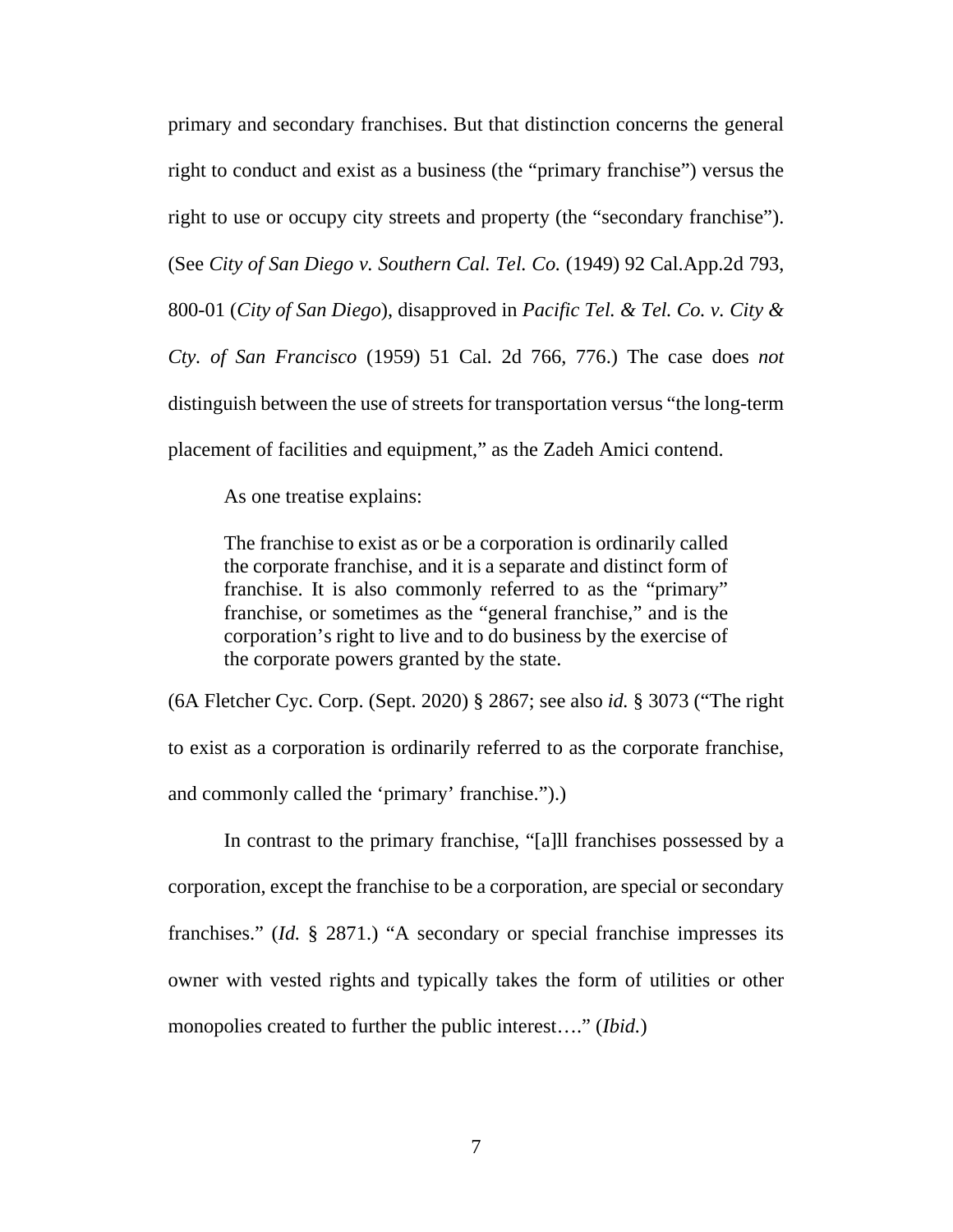In sum, the "primary franchise" is the "right to exist as a corporation," whereas the "secondary franchise" consists of the powers and privileges vested in the corporation. (See *id.* § 16; see also 33 C.J.S. Executions (Mar. 2021) § 30 (discussing distinction between "primary franchise to exist and do business as a corporation" and "the special or secondary franchises of the corporation" in context of franchises that may be subject to execution in satisfaction of judgments).)

Accordingly, the Zadeh Amici's attempt to characterize Oakland's franchises as involving "primary" rights and to distinguish those from the "secondary" franchise rights in *Jacks v. City of Santa Barbara* (2017) 3 Cal. 5th 248, is inapposite. *Both Jacks* and *Zolly* involve secondary franchises, that is, the grant of special rights including (but not limited to) the right to use city streets and property incident to carrying out the public services of the franchise.

Nothing in *City of San Diego* is to the contrary. There, the court considered whether the primary franchise granted by the state to operate a telephone service statewide afforded the franchisee the right to conduct business on city streets without the express grant of a secondary franchise from the city to use city streets and property. (See *City of San Diego*, *supra*, 92 Cal.App.2d at p. 801.) The court merely affirmed the distinction between the general right to exist and conduct business and the secondary franchise right to use city streets and property in holding that the franchisee was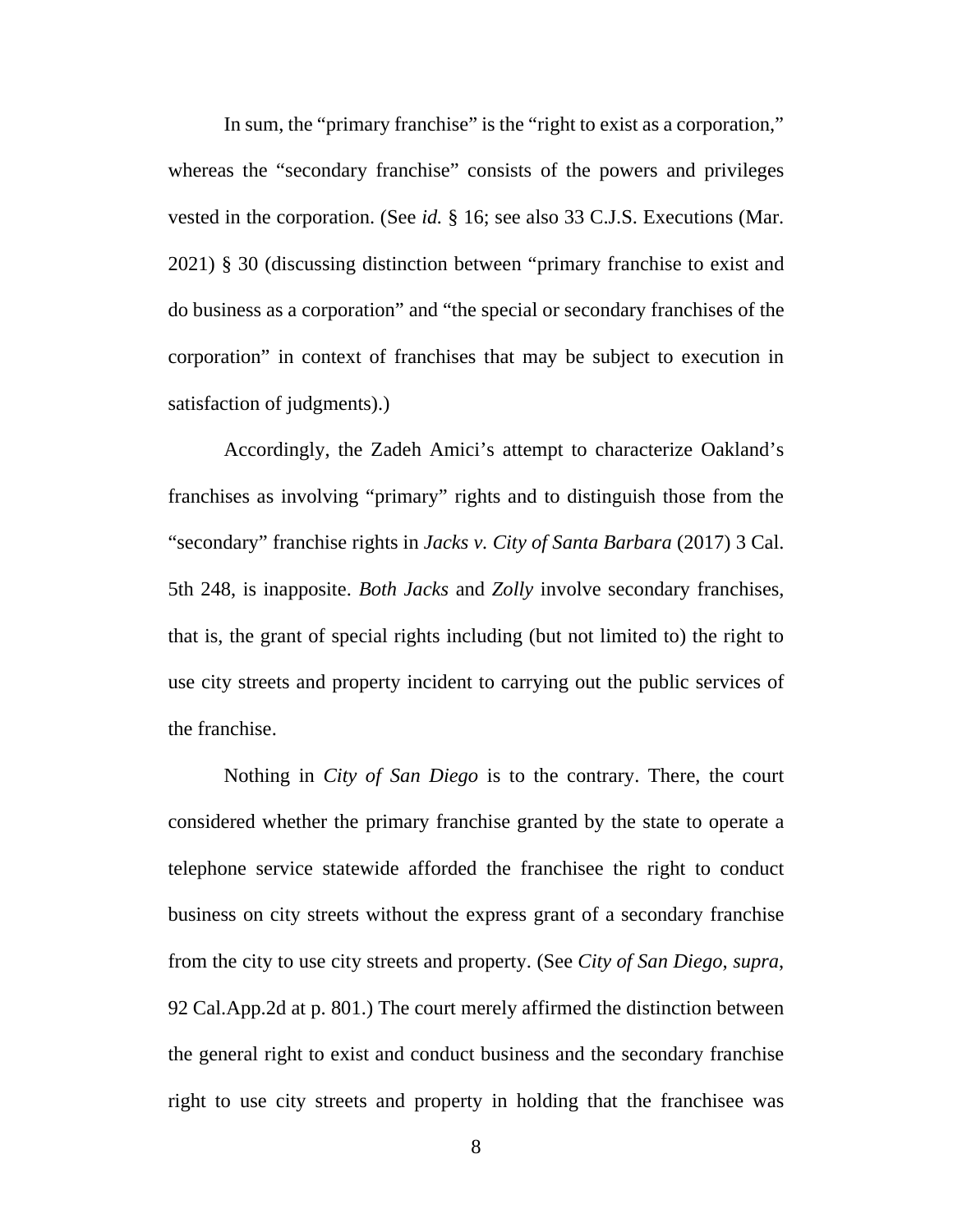required to obtain a secondary franchise to conduct its business on and within city property. (See *id.* at pp. 801-07.)

*City of San Diego* does not support the notion that franchise fees (like Oakland's) are not charges for the use or purchase of government property under Exemption 4 simply because the franchise does not involve the placement of utility fixtures or equipment on city property. The franchises are property, and the franchise fees are the charges paid in exchange for that property interest, placing them squarely within the language of Exemption 4. (See, e.g., Oakland's Consolidated Answer Br. at pp. 7-13.)

# **B. A Franchise Need Not Involve the Fixed Placement of Facilities or Equipment to Constitute a Property Interest**

The Zadeh Amici's attempt to characterize Oakland's franchises as conveying only "the right to do business" because they do not involve "the fixed placement of facilities and equipment" is equally flawed. (Zadeh Amici Br. at p. 7.) To start, this argument ignores the implementing ordinances for the WMAC and CWS franchises, which plainly convey more than the mere "right to do business."<sup>2</sup>

 $2$  The implementing ordinances for the WMAC and CWS franchises show that the franchise fees were, among other things, charged

<sup>[</sup>i]n consideration of the special franchise right granted by the City to Franchisee to transact business, provide services, use the public street and/or other public places, and to operate a public utility for Mixed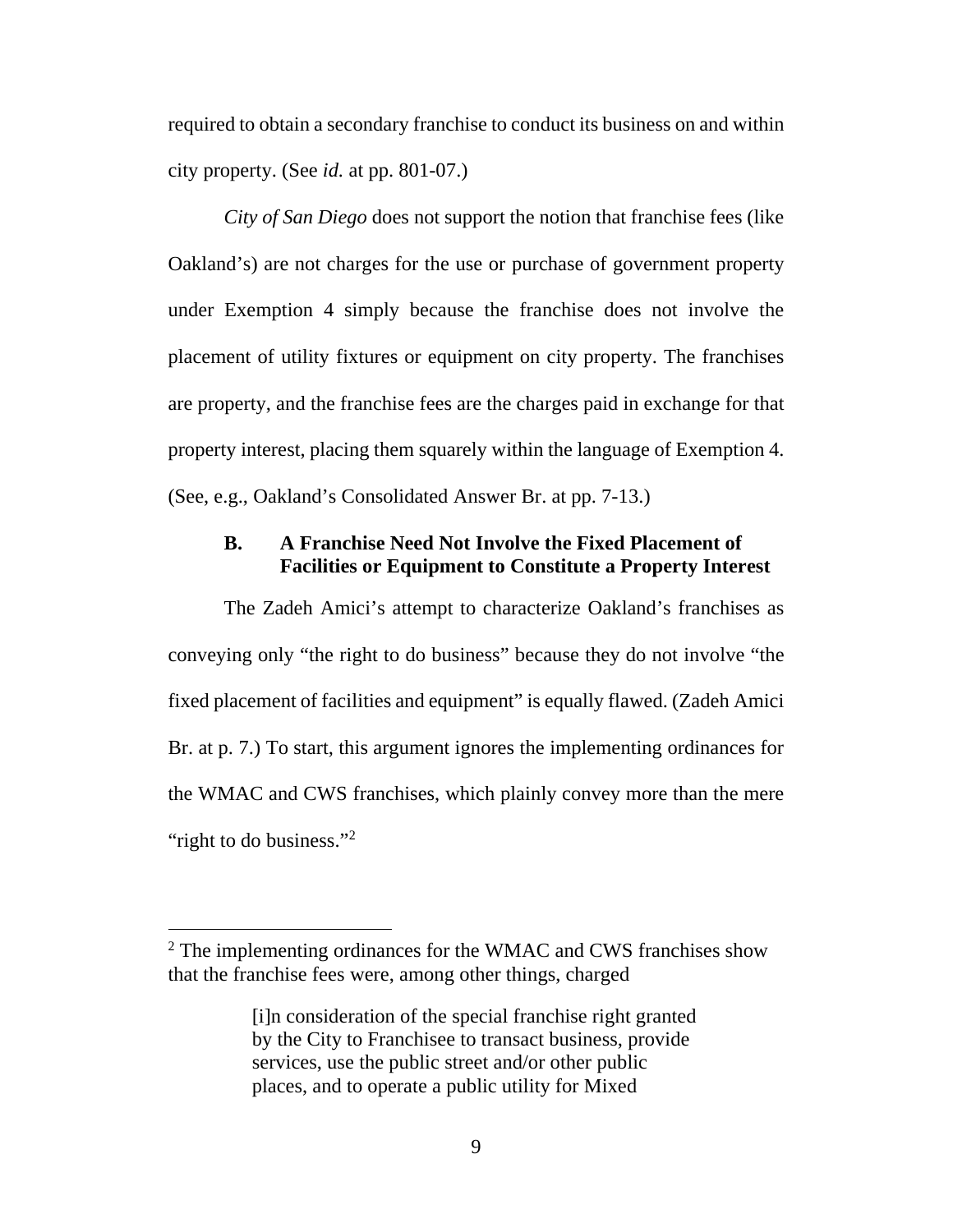In addition, the Zadeh Amici provide no authority indicating that a franchise must involve the placement of equipment or facilities to constitute a franchise or convey a property interest. To the contrary, numerous authorities confirm the absence of any such requirement or distinction. A franchise simply "enable[s] an entity to provide vital public services with some degree of permanence and stability, as in the case of franchises for utilities." (*Santa Barbara County Taxpayers Assn. v. Bd. of Supervisors* (1989) 209 Cal.App.3d 940, 949; see also 12 McQuillin Law of Municipal Corps. (3d ed. Aug. 2020 update) Franchise defined, § 34:2 (franchises are "granted by the government to particular individuals or companies to be exploited for private profit as such franchisees seek permission to use public streets or rights-of-way in order to do business with a municipality's residents"); 34A Cal.Jur.3d (Feb. 2021 update) Franchises from Governmental Bodies, § 4 ("A franchise is property of an incorporeal and intangible nature, and is considered an estate in real property.").)

Oakland's waste-hauling and recycling franchises, like other secondary franchises, convey a "property interest" in the form of an exclusive franchise to operate a public utility and use city streets to carry out

Materials and Organics collection services.

<sup>(2</sup> JA 331 (WMAC); see also 2 JA 326 (similar language for CWS); see also Oakland's Opening Br. at pp. 47-48; Oakland's Reply Br. at pp. 16- 17.)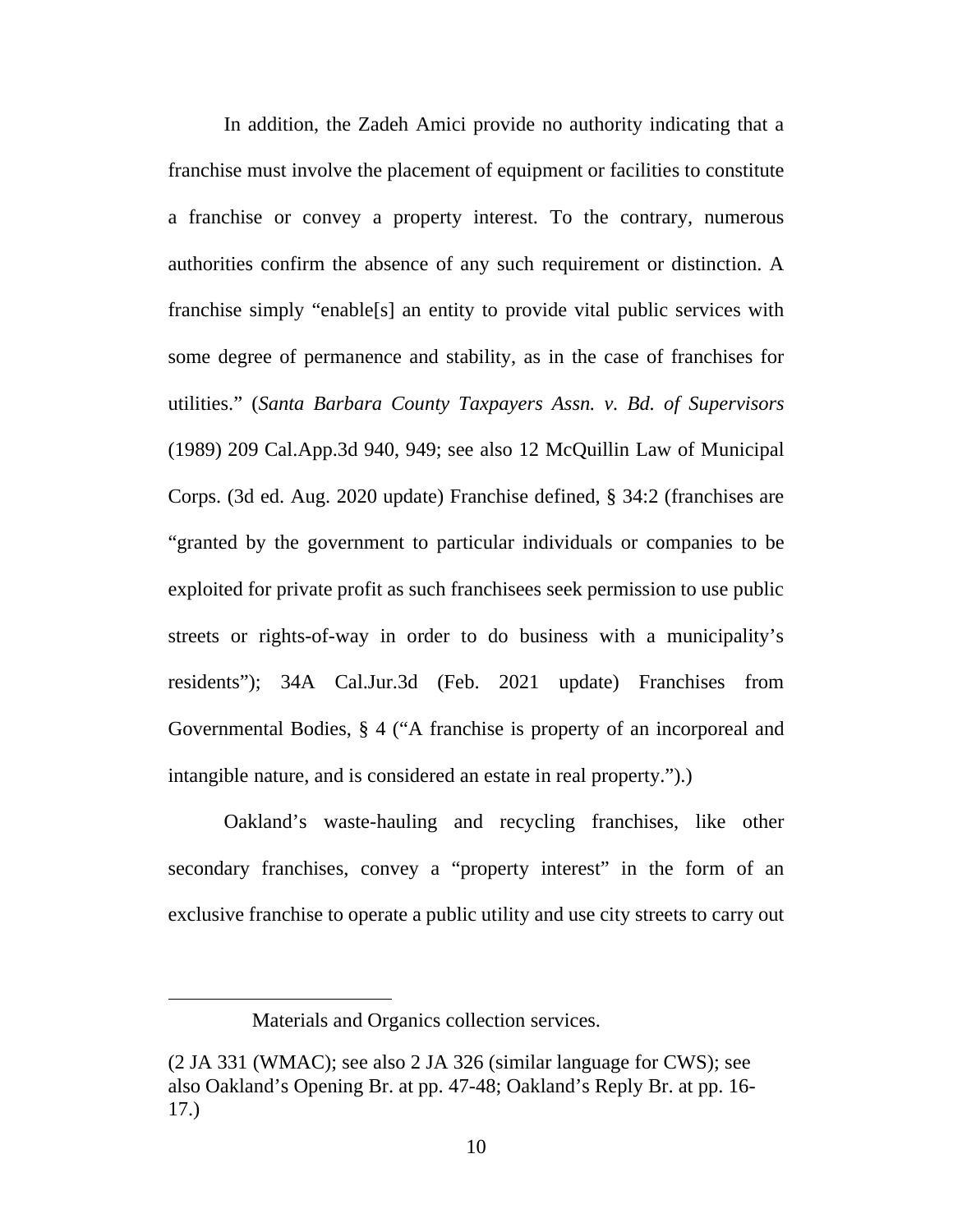that public utility and profit therefrom. (Oakland's Consolidated Answer Br. at p. 8.) The Zadeh Amici's argued distinction does not change this wellestablished framework.

### **II. California Vehicle Code Section 9400.8 Does Not Apply to Franchise Fees and Does Not Render this Appeal Moot**

Relying on their flawed "primary versus secondary" framework, the Zadeh Amici next argue that (1) Vehicle Code section 9400.8 prohibits local governments from charging for the use of roads for transportation; (2) Oakland's franchisees "use Oakland's streets for transportation"; and, thus, (3) "Vehicle Code section 9400.8 renders paragraph (4) inapplicable in Zolly." (Zadeh Amici Br. at p. 11.)

The Zadeh Amici are wrong for two reasons. *First*, again, Oakland's franchisees use Oakland's streets not simply "for transportation," but for the purpose of carrying out the business of a public utility; and the property interests conveyed via the franchise are not limited to the use of city streets and rights of way. (See, e.g., Oakland's Consolidated Answer Br. at pp. 7- 13.)

*Second*, Vehicle Code section 9400.8 plainly does not apply to franchise fees generally or to Oakland's franchise fees specifically. *County Sanitation Dist. No. 2 v. County of Kern* (2005) 127 Cal.App.4th 1544 (*County of Kern*) is the lone reported decision to have interpreted or even cited Vehicle Code section 9400.8 since its passage in 1989. Recognizing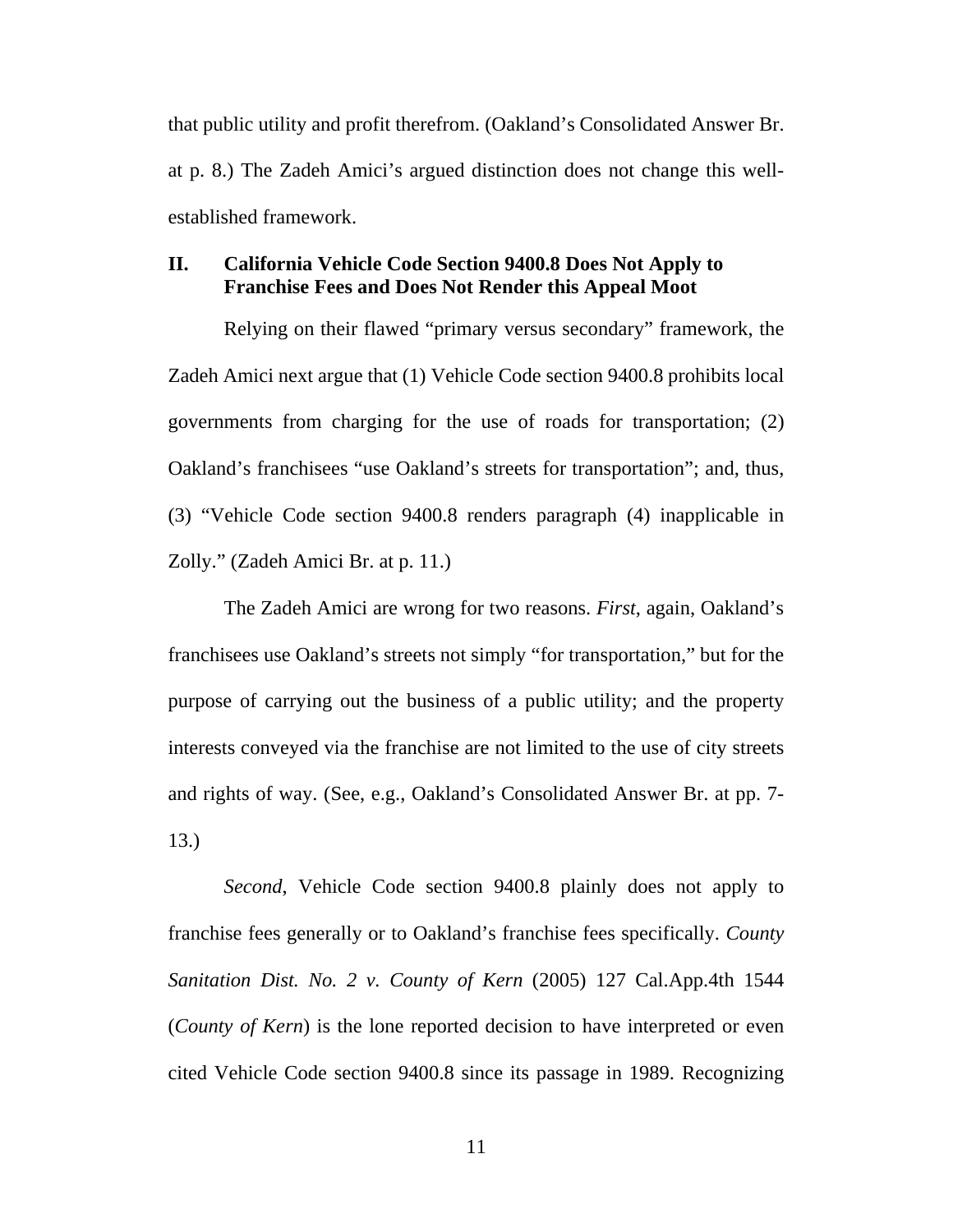that section 9400.8 is part of the portion of the Vehicle Code that concerns

"weight fees," the court explained:

. . .

Vehicle Code section 9400.8 is part of a statutory scheme that regulates fees based on vehicle weight. This statutory scheme as set forth in article 3 of chapter 6 of division 3 of the Vehicle Code, and the Legislature's statement in the legislation that added section 9400.8 to the Vehicle Code that "[n]othing in this act shall be construed to allow local governments to impose fees not otherwise authorized by statute" (Stats.1989, ch. 1337, § 4, p. 5498), support the conclusion that the Legislature intended to fully occupy the field of fees related to the weight of vehicles carrying legal loads.

Accordingly, Vehicle Code section 9400.8 must be construed to prohibit a local agency from imposing fees or charges on legal loads that are hauled on its roads, even though hauling such loads may cause damage beyond minor wear and tear to the roads.

(*County of Kern*, *supra*, 127 Cal.App.4th at pp. 1621-22.)

*County of Kern* thus makes clear that Vehicle Code section 9400.8 simply prohibits a local agency from charging fees on "legal loads" – i.e., weight-based fees. But the statute does not prohibit fees charged for other purposes, such as fees charged in exchange for a franchise or the use of city streets in connection with the operation of a public utility franchise. Indeed, *County of Kern* does not discuss franchises or franchise fees at all, nor have any franchise-related cases cited Vehicle Code section 9400.8 since its passage. Both facts indicate that section 9400.8 does not regulate franchise fees or prohibit the franchise fees at issue here.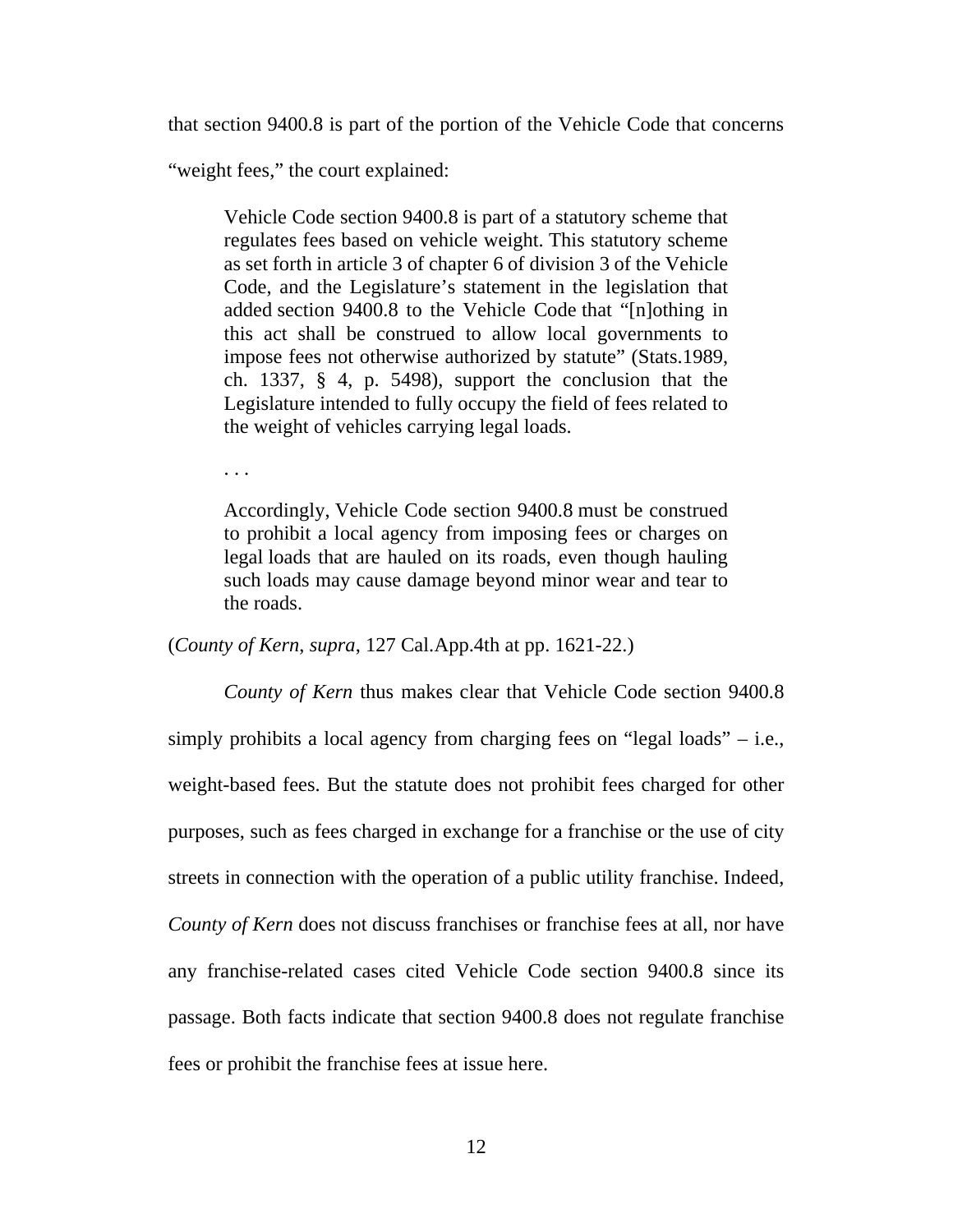The legislative history for Vehicle Code section 9400.8 further supports this conclusion.<sup>3</sup> Section 9400.8 was enacted in connection with a larger transportation package passed by the California Legislature that significantly increased truck weight fees. (See, e.g., Oakland's Motion for Judicial Notice, Ex. 1 at pp. 12  $\&$  37.) In exchange for supporting the larger transportation legislation and the increased fees, the California Trucking Association requested the language in section 9400.8 "to avoid unreasonable burdens on truck travel that might be imposed by local governments, as an offset for higher truck weight fees imposed by the transportation funding package." (*Id.* at p. 14; see also *id.* at p. 18 ("Trucking companies, which will contribute several billion dollars in increased taxes and fees to the transportation program if SCA 1 passes, should not be subject to additional fees imposed locally.").)

Accordingly, section 9400.8 was intended merely to prohibit additional weight-based fees imposed by local governments at a time when truckers were facing increased truck weight fees statewide. Section 9400.8 has nothing to do with franchise fees.

<sup>&</sup>lt;sup>3</sup> Oakland has filed a motion for judicial notice of the legislative history materials for Vehicle Code section 9400.8 concurrently with this answer brief. Although Oakland does not believe that Vehicle Code section 9400.8 is relevant to this appeal, the legislative history is relevant to counter the Zadeh Amici's arguments regarding the purported application of Vehicle Code section 9400.8 to the franchise fees at issue here.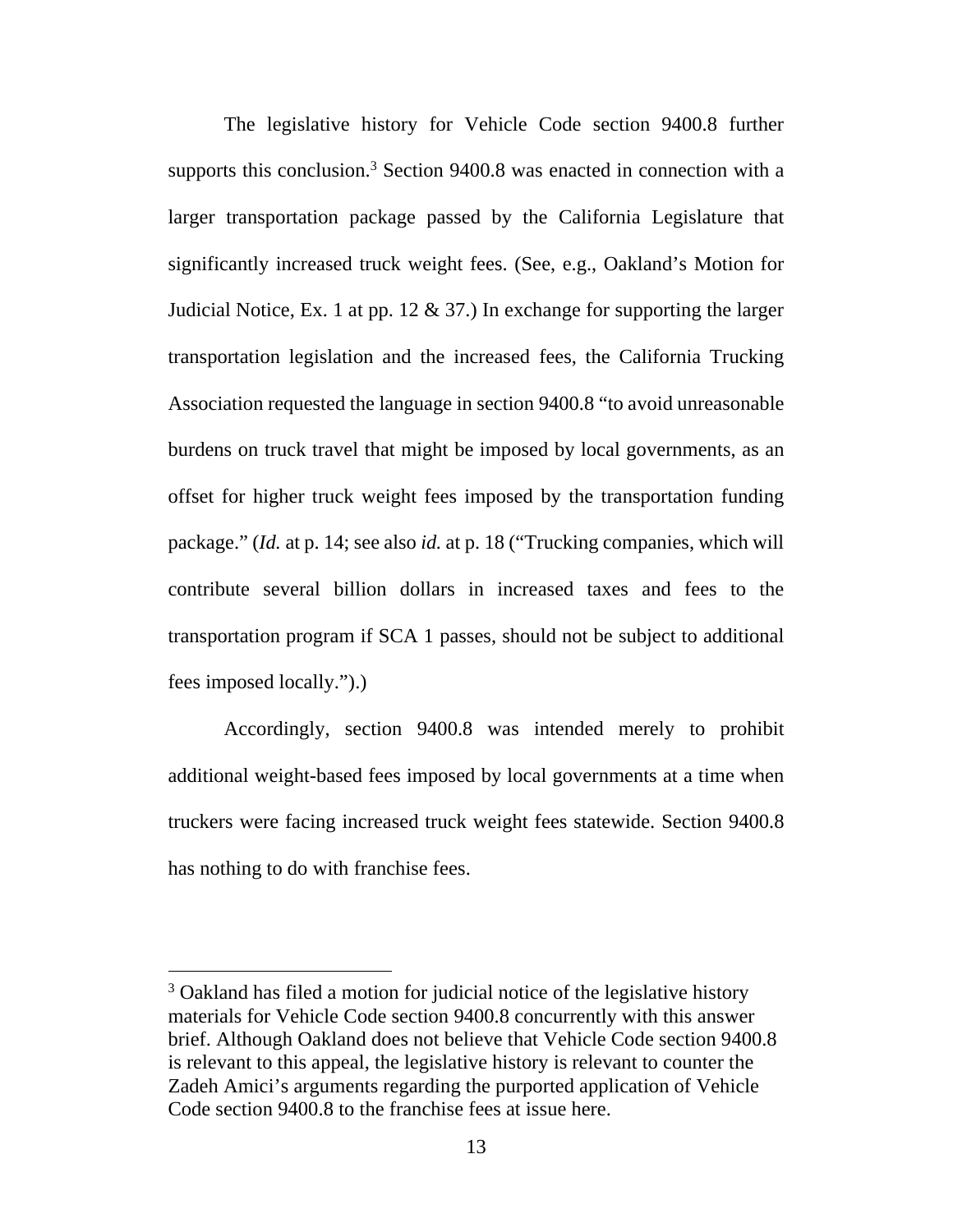# **III. Franchise Fees Are Charges Paid in Exchange for the Use or Purchase of Government Property – a Franchise – and Thus Fall Within Exemption 4**

Finally, the Zadeh Amici wrongly contend that franchise fees are governed by Exemption 1 and not by Exemption 4. Exemption 1 involves charges "imposed for a specific benefit conferred or privilege granted directly to the payor that is not provided to those not charged, and which does not exceed the reasonable costs to the local government of conferring the benefit or granting the privilege." (Cal. Const., art. XIII C, subd. (e), para. 1; see Zadeh Amici Br. at pp. 13-15.)

*First*, the Zadeh Amici are incorrect that this Court recognized in *Jacks* that Exemption 1 "clearly applies to franchise fees." (Zadeh Amici Br. at pp. 13-14.) It did not. On the contrary, this Court at least implicitly recognized that franchise fees, as fees paid in exchange for property interests, fall under "Proposition 26's exception from its definition of 'tax' with respect to local government property" – i.e., Exemption 4. (*Jacks*, *supra*, 3 Cal. 5th at p. 263 & fn. 6; see also *id.* at pp. 262-63 (noting that Proposition 26 confirmed the "understanding that restrictions on taxation do not encompass amounts paid in exchange for property interests" and citing Exemption 4).) This Court otherwise expressly declined to address Proposition 26 because it did not apply to the *Jacks* surcharge. (*Ibid.*) Nowhere did the Court indicate that Exemption 1 applies to franchise fees.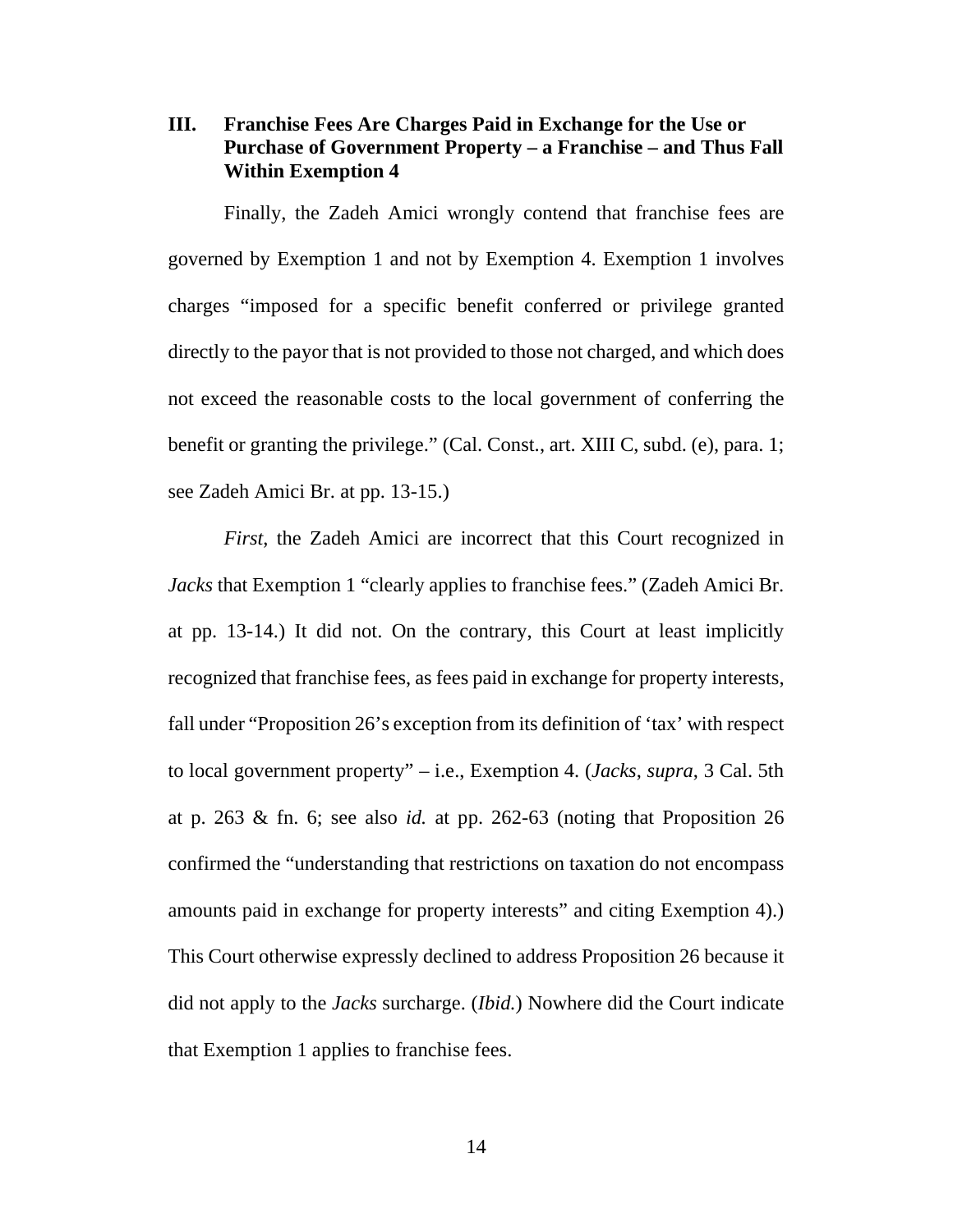*Second*, applying Exemption 1 to franchise fees is illogical because franchise fees do not have an associated "cost," and thus cannot be limited to "the reasonable costs to the local government of conferring the benefit or granting the privilege." (Cal. Const., art. XIII C,  $\S$  1, subd. (e), para. 1.) As this Court recognized in *Jacks*, franchise fees are paid "for the use or purchase of a government *asset* rather than compensation for a cost," and are not "based on the costs incurred in affording a utility access to rights-ofway." (*Jacks*, *supra*, 3 Cal. 5th at pp. 268, 274-75 (emphasis in original); see also *id.* at p. 268 (franchise fees are not "tied to a public cost"); p. 269 (contrasting "fees imposed to compensate for the expense of providing government services or the cost to the public of the payer's activities" with "fees imposed in exchange for a property interest").)

Even Respondents now agree that "there is clearly no government cost associated with a franchise fee that could make" a "reasonable cost" requirement applicable. (Respondents' Answer Br. on the Merits pp. 34-35.) Thus, applying Exemption 1 to franchise fees would be illogical and contrary to principles of construction. (See, e.g., *Tuolumne Jobs & Small Business Alliance v. Superior Court* (2014) 59 Cal.4th 1029, 1037 (courts must construe the plain language and avoid interpretations "that lead to absurd results or render words surplusage"); see also Oakland's Opening Br. on the Merits pp. 31-34.)

15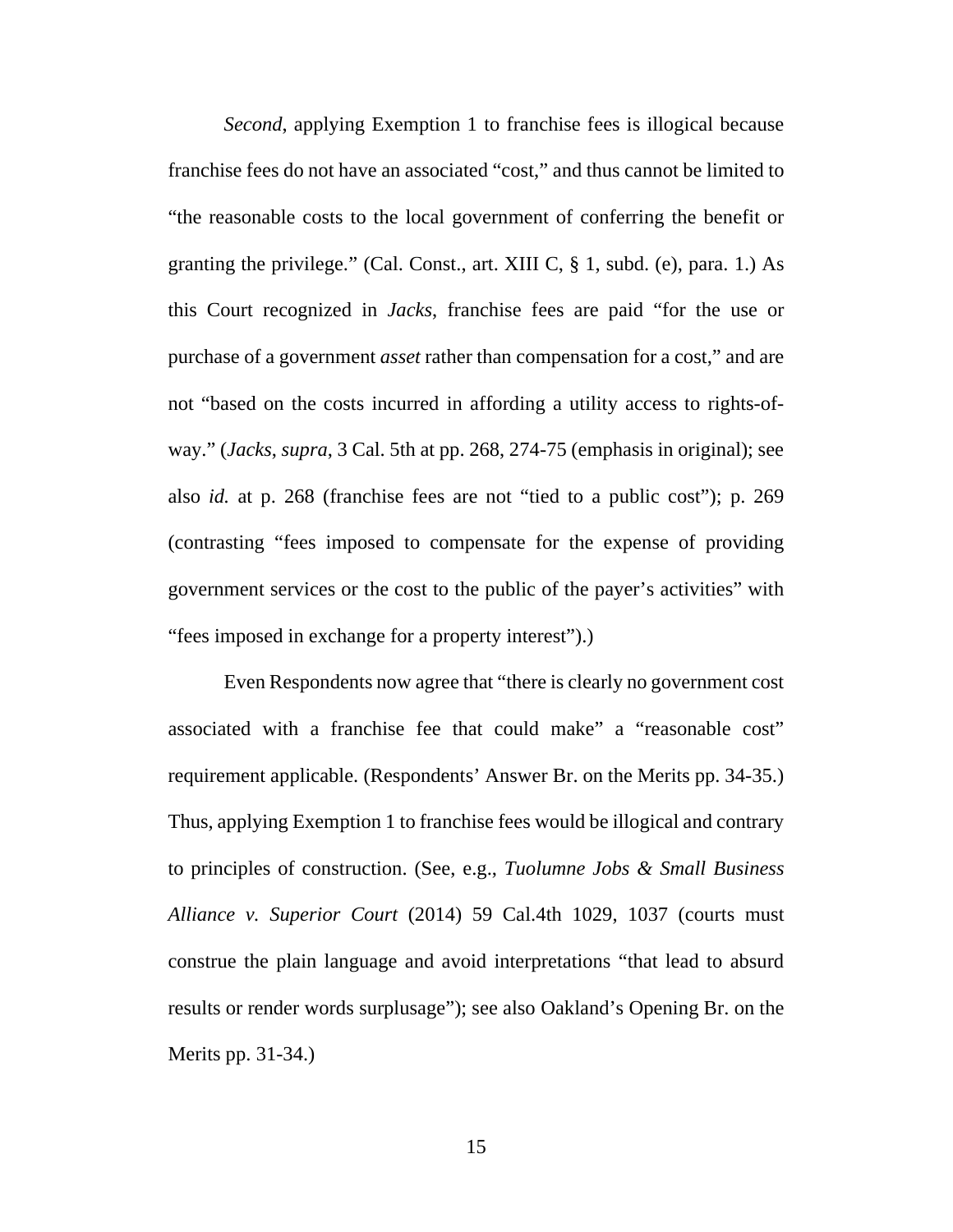*Third*, the Zadeh Amici's interpretation is inconsistent with the intended purpose and genesis of Proposition 26 – specifically, the first three exemptions, which were a response to the discussion of regulatory and similar fees in *Sinclair Paint Co. v. State Bd. of Equalization* (1997) 15 Cal. 4th 866 (*Sinclair Paint*). As *Jacks* explained, *Sinclair Paint* "summarized three categories of charges that are fees rather than taxes": (1) "special assessments [which] may be imposed in amounts reasonably reflecting the value of the benefits conferred by improvements"; (2) "development fees, which are charged for building permits and other privileges... 'if the amount of the fees bears a reasonable relation to the development's probable costs to the community and benefits to the developer'"; and (3) "regulatory fees…imposed under the police power to pay for the reasonable cost of regulatory activities." (*Jacks*, *supra*, 3 Cal. 5th at pp. 260-61 (citing *Sinclair Paint*).) This Court further explained that

*Sinclair Paint*'s understanding of fees as charges reasonably related to specific costs or benefits is reflected in Proposition 26, which exempted from its expansive definition of tax (1) charges imposed for a specific benefit or privilege which do not exceed its reasonable cost, (2) charges for a specific government service or product provided which do not exceed its reasonable cost, and (3) charges for reasonable regulatory costs related to specified regulatory activities. (Cal. Const., art. XIII C, § 1, subd. (e).)

(*Id.* at p. 262.)

Exemption 1 thus was intended to codify that special assessments and similar fees are not "taxes" when limited to the reasonable cost of providing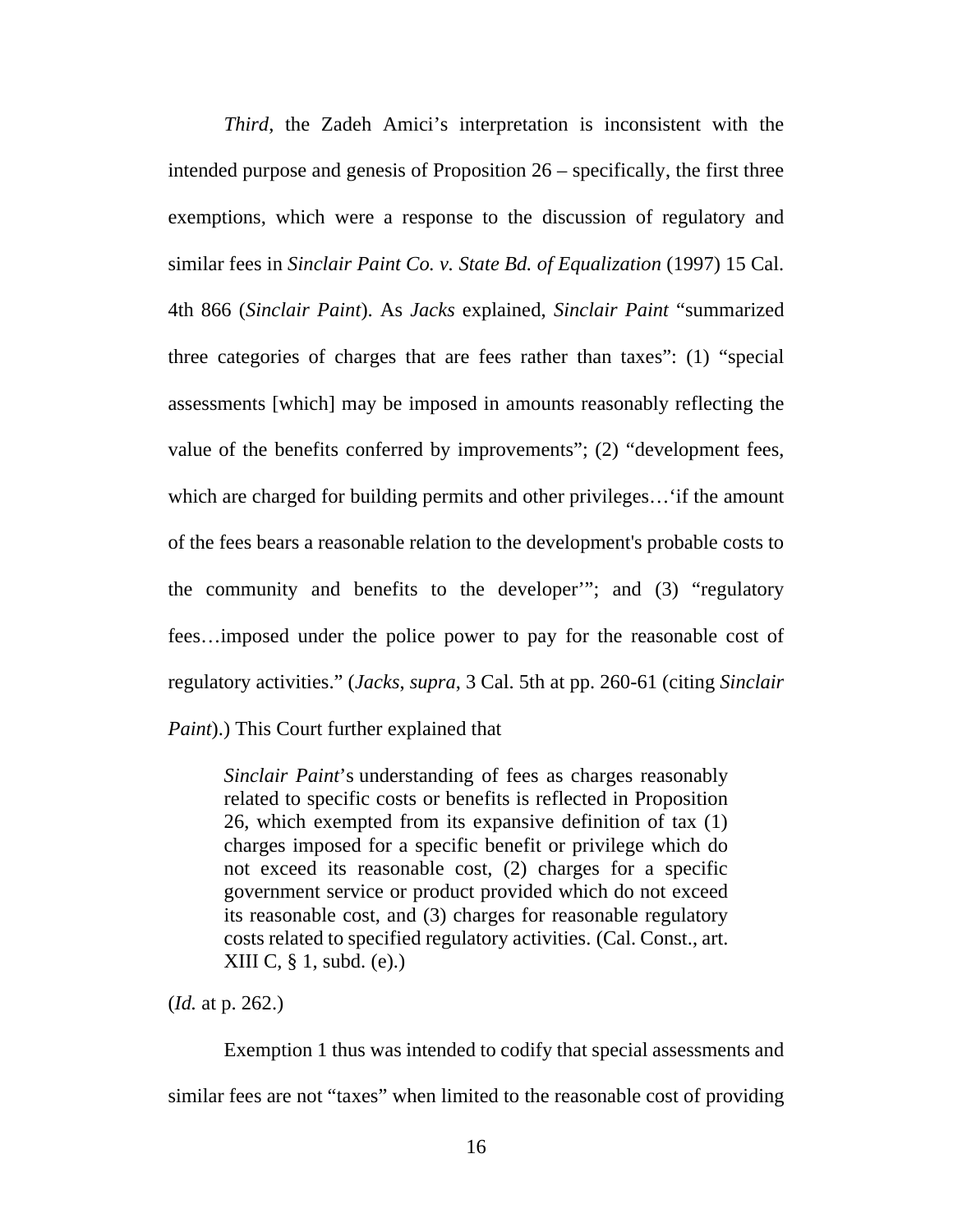the benefits funded by those special assessments. Exemptions 2 and 3 similarly were intended to codify exemptions relating to the other fees *Sinclair Paint* addressed. (See also *Schmeer v. County of Los Angeles* (2013) 213 Cal.App.4th 1310, 1322 (Proposition 26 "was largely a response to *Sinclair Paint*"); *City of San Buenaventura v. United Water Conservation Dist.* (2017) 3 Cal. 5th 1191, 1210 fn. 7 ("Proposition 26 codifies *Sinclair Paint* in significant part").) Exemption 1 was *not* intended to apply to franchise fees, which were not discussed in *Sinclair Paint* and which cannot be "reasonably related to specific costs or benefits" like the special assessments, development fees, and regulatory fees *Sinclair Paint* addressed. Both *Jacks* and the *Zolly* appellate court correctly acknowledged that franchise fees, to the extent they are subject to Proposition 26 at all, fall within Exemption 4.

#### **CONCLUSION**

The Zadeh Amicus Brief offers nothing that changes the correct outcome here: the Court of Appeal's decision should be reversed.

Dated: June 3, 2021 Respectfully submitted,

/s/ *Cedric Chao* Cedric Chao CHAO ADR, PC

/s/ *Barbara Parker*

Barbara Parker Oakland City Attorney

*Attorneys for Petitioner CITY OF OAKLAND*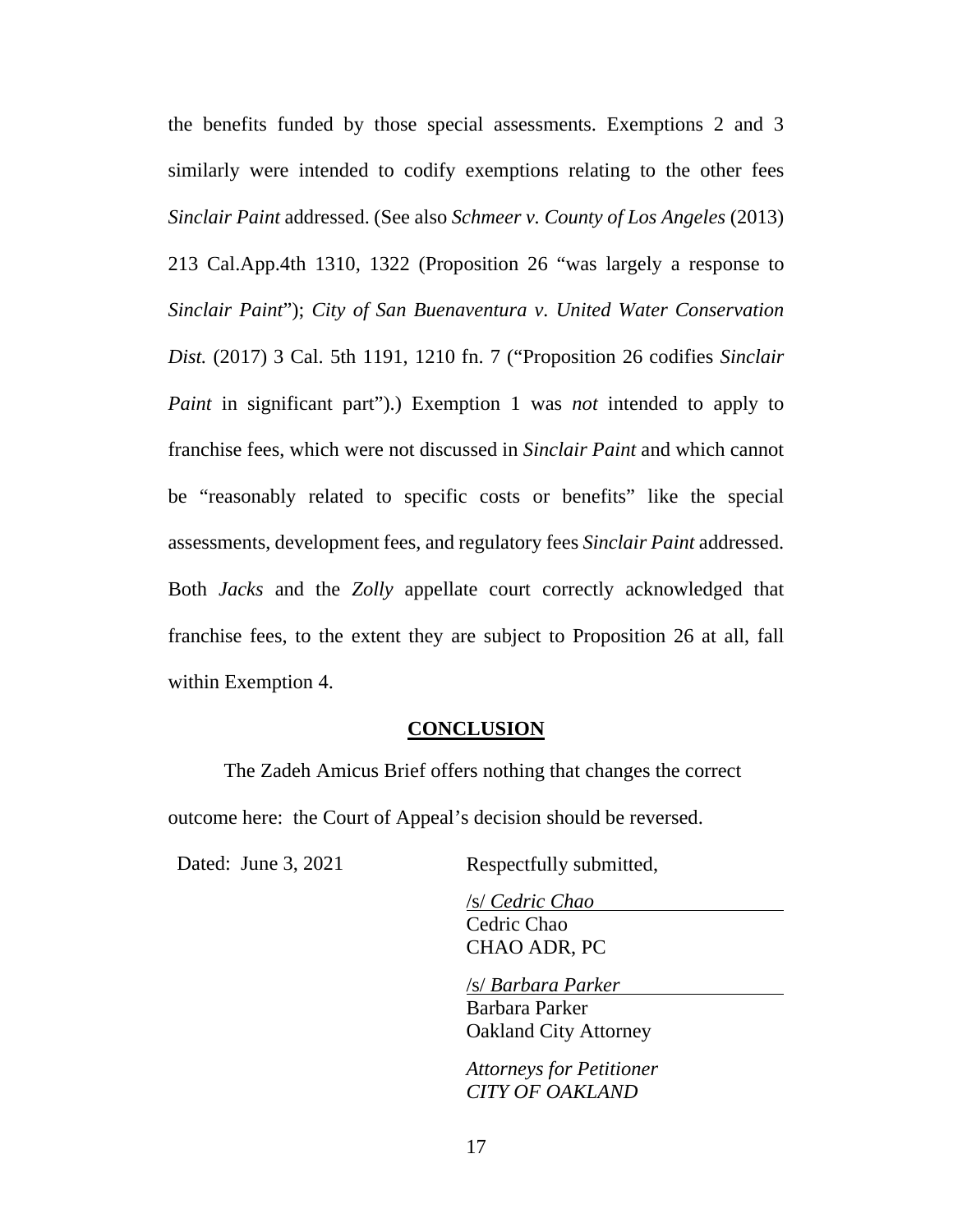# **CERTIFICATE OF COMPLIANCE**

Pursuant to Rule of Court 8.504(d)(1), the undersigned hereby certifies that the computer program used to generate this brief indicates that it includes 2,909 words, including footnotes and excluding the parts identified in Rule 8.504(d)(3).

Dated: June 3, 2021 /s/ *Cedric Chao* 

Cedric Chao CHAO ADR, PC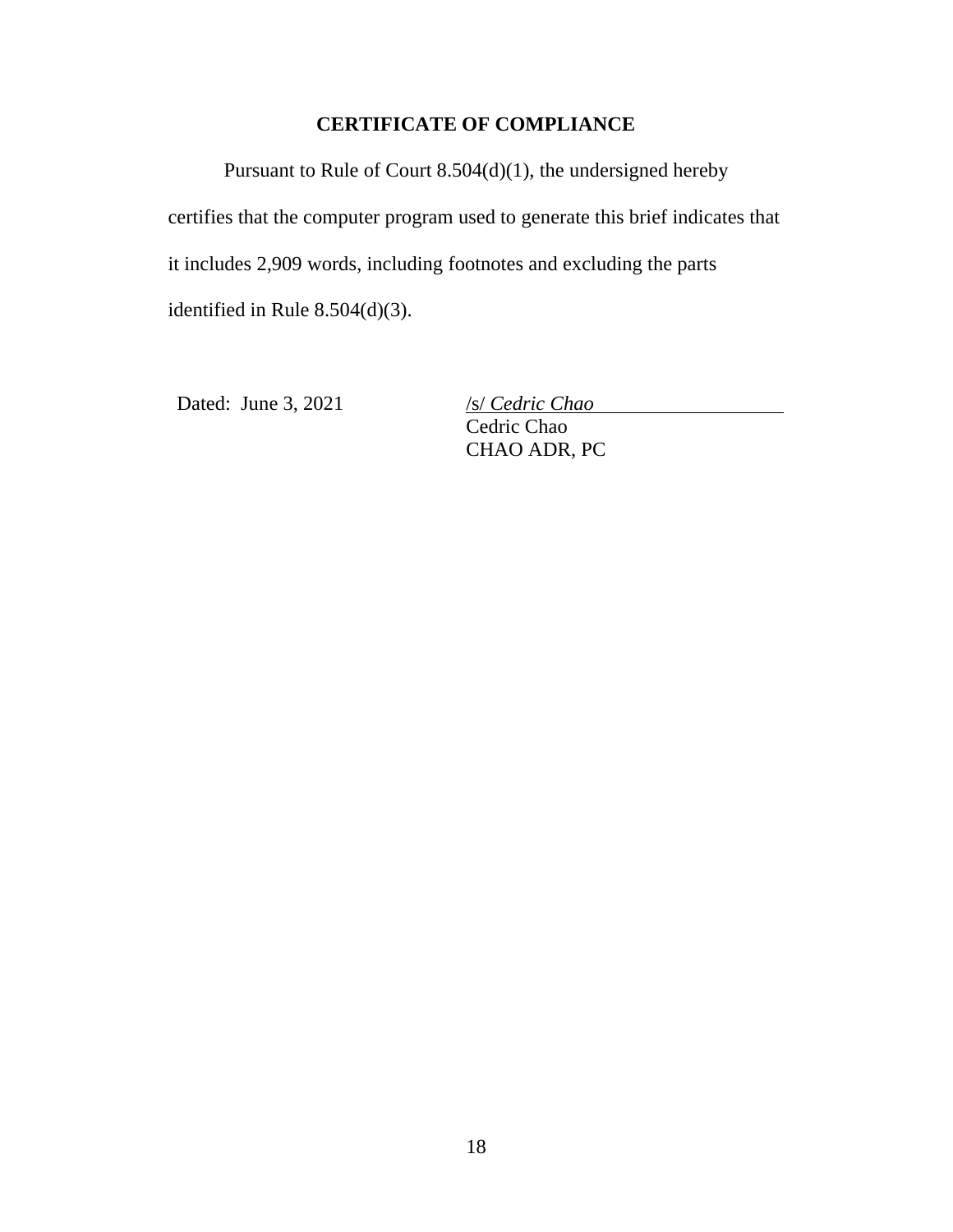# **CERTIFICATE OF SERVICE**

I, the undersigned, certify and declare that I served the following document(s) described as:

# **PETITIONER CITY OF OAKLAND'S ANSWER TO THE BRIEF OF AMICI CURIAE REUBEN ZADEH, MABLE CHU, AND HERB NADEL**

by providing a true and correct copy of the aforementioned document(s) on the interested parties in this action identified as follows and by the means designated below:

# **Service List**

Andrew M. Zacks az @zpflaw.com Lutfi Kharuf lutfi.kharuf@bbklaw.com Laura Dougherty laura@hjta.org Adrienne Weil aweil@mtc.ca.gov Eric A. Shumsky eshumsky@orrick.com Monica Haymond mhaymond @orrick.com Cara Jenkins cara.jenkins@lc.ca.gov Ethan Fallon efallon@orrick.com Jason Litt jlitt@horvitzlevy.com Jeremy Rosen irosen @horvitzlevy.com Joanna Gin joanna.gin@bbklaw.com Larry Peluso firm @ pelusolaw.net Thomas A. Willis twillis **@olsonremcho.com** 

Paul J. Katz paul@katzappellatelaw.com Kathleen McCracken kathleen.McCracken@bbklaw.com Joshua Nelson Joshua.Nelson@bbklaw.com Joshua McDaniel imcdaniel@horvitzlevy.com Robin Johansen richansen @olsonremcho.com Margaret Prinzing mprinzing @olsonremcho.com Timothy Bittle tim@hjta.org

**BY ELECTRONIC SERVICE** – [L.R. 5[II](i)] A TrueFiling user's registration to participate in electronic filing pursuant to this rule constitutes consent to electronic service or delivery of all documents by any other TrueFiling user in the Proceeding or by the court. (Cal. R. 8.71.)

Executed this 3rd day of June, 2021.

 /*s/ Cedric Chao*  Cedric Chao CHAO ADR, PC

*Attorneys for Petitioner CITY OF OAKLAND*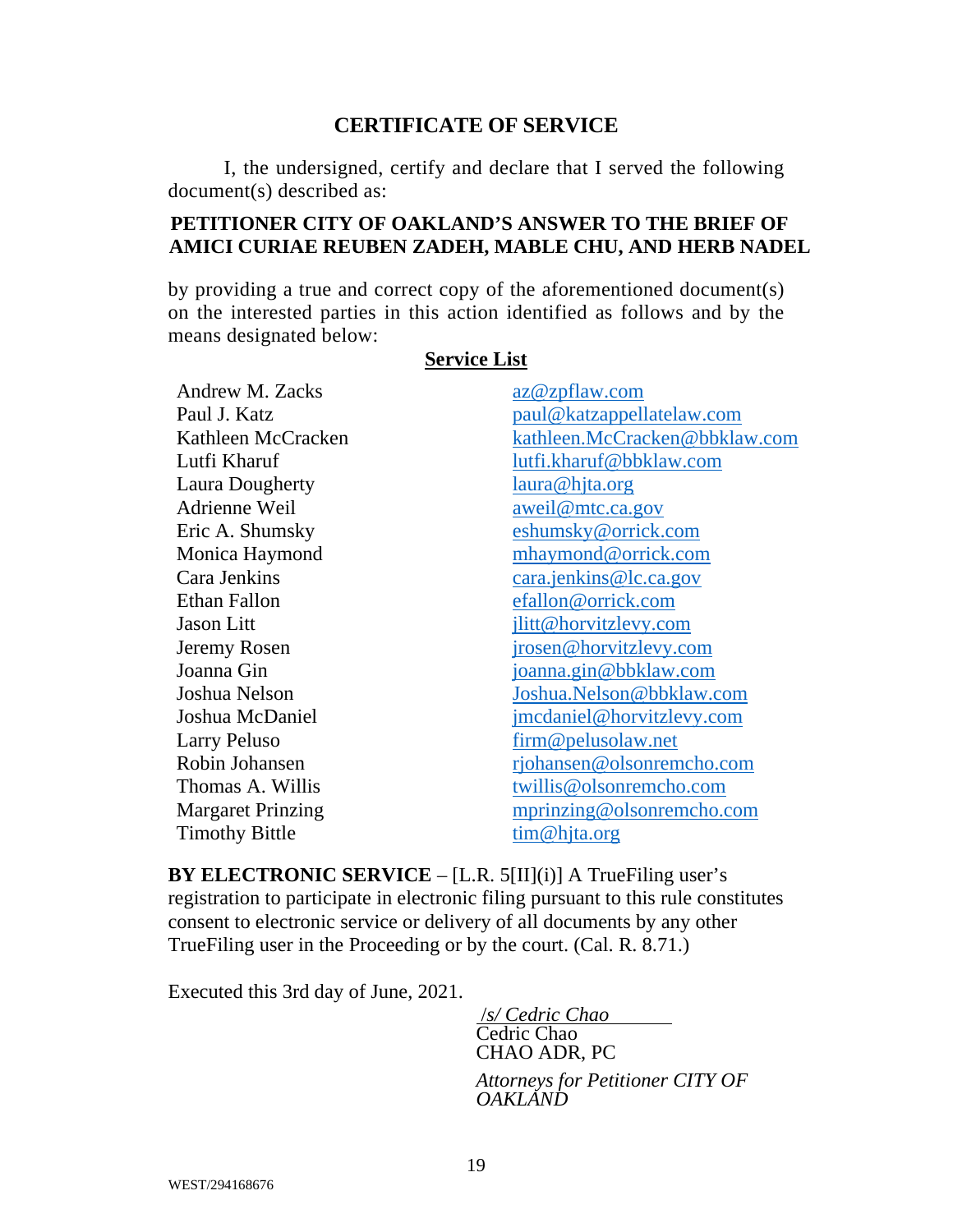# *PROOF OF SERVICE*

# **STATE OF CALIFORNIA**

Supreme Court of California

Case Name:**ZOLLY v. CITY OF OAKLAND** Case Number:**S262634**

Lower Court Case Number:**A154986**

- 1. At the time of service I was at least 18 years of age and not a party to this legal action.
- 2. My email address used to e-serve: **cedric.chao@chao-adr.com**
- 3. I served by email a copy of the following document(s) indicated below:

Title(s) of papers e-served:

**STATE OF CALIFORNIA** Supreme Court of California

| <b>Filing Type</b> | <b>Document Title</b>                                                          |
|--------------------|--------------------------------------------------------------------------------|
| <b>BRIEF</b>       | City of Oakland's Answer to Peluso Amicus Briefl                               |
| <b>MOTION</b>      | City of Oakland's Motion for Judicial Notice ISO Answer to Peluso Amicus Brief |

Service Recipients:

| <b>Person Served</b>                   | <b>Email Address</b>             |      | Type Date / Time              |
|----------------------------------------|----------------------------------|------|-------------------------------|
| lCara Jenkins                          | cara.jenkins@lc.ca.gov           | e-   | 6/3/2021                      |
| Office of Legislative Counsel          |                                  |      | Serve <sup>[4:17:57</sup> PM] |
| 271432                                 |                                  |      |                               |
| Cedric Chao                            | cedric.chao@chao-adr.com         | e-   | 6/3/2021                      |
| CHAO ADR, PC                           |                                  |      | Serve 4:17:57 PM              |
| 76045                                  |                                  |      |                               |
| Barbara Parker                         | bjparker@oaklandcityattorney.org | $e-$ | 6/3/2021                      |
| Office of the City Attorney            |                                  |      | Serve 4:17:57 PM              |
| Adrienne Weil                          | aweil@mtc.ca.gov                 | e-   | 6/3/2021                      |
| Metropolitan Transportation Commission |                                  |      | Serve 4:17:57 PM              |
| Larry Peluso                           | pelusolaw@gmail.com              | $e-$ | 6/3/2021                      |
| Peluso Law Group, PC                   |                                  |      | Serve 4:17:57 PM              |
| Eric Shumsky                           | eshumsky@orrick.com              | $e-$ | 6/3/2021                      |
| Orrick Herrington Sutcliffe LLP        |                                  |      | Serve 4:17:57 PM              |
| 206164                                 |                                  |      |                               |
| Joanna Gin                             | $\vert$ joanna.gin@bbklaw.com    | e-   | 6/3/2021                      |
| Best Best & Krieger LLP                |                                  |      | Serve <sup>[4:17:57</sup> PM] |
| 323715                                 |                                  |      |                               |
| Jeanette Barzelay                      | jeanette.barzelay@dlapiper.com   | e-   | 6/3/2021                      |
| DLA Piper LLP (US)                     |                                  |      | Serve 4:17:57 PM              |
| 261780                                 |                                  |      |                               |
| Jason Litt                             | jlitt@horvitzlevy.com            | le-  | 6/3/2021                      |
| Horvitz & Levy LLP                     |                                  |      | Serve <sup>[4:17:57</sup> PM  |
| 163743                                 |                                  |      |                               |
| Robin Johansen                         | rjohansen@olsonremcho.com        | $e-$ | 6/3/2021                      |
| Olson Remcho LLP                       |                                  |      | Serve 4:17:57 PM              |
| 79084                                  |                                  |      |                               |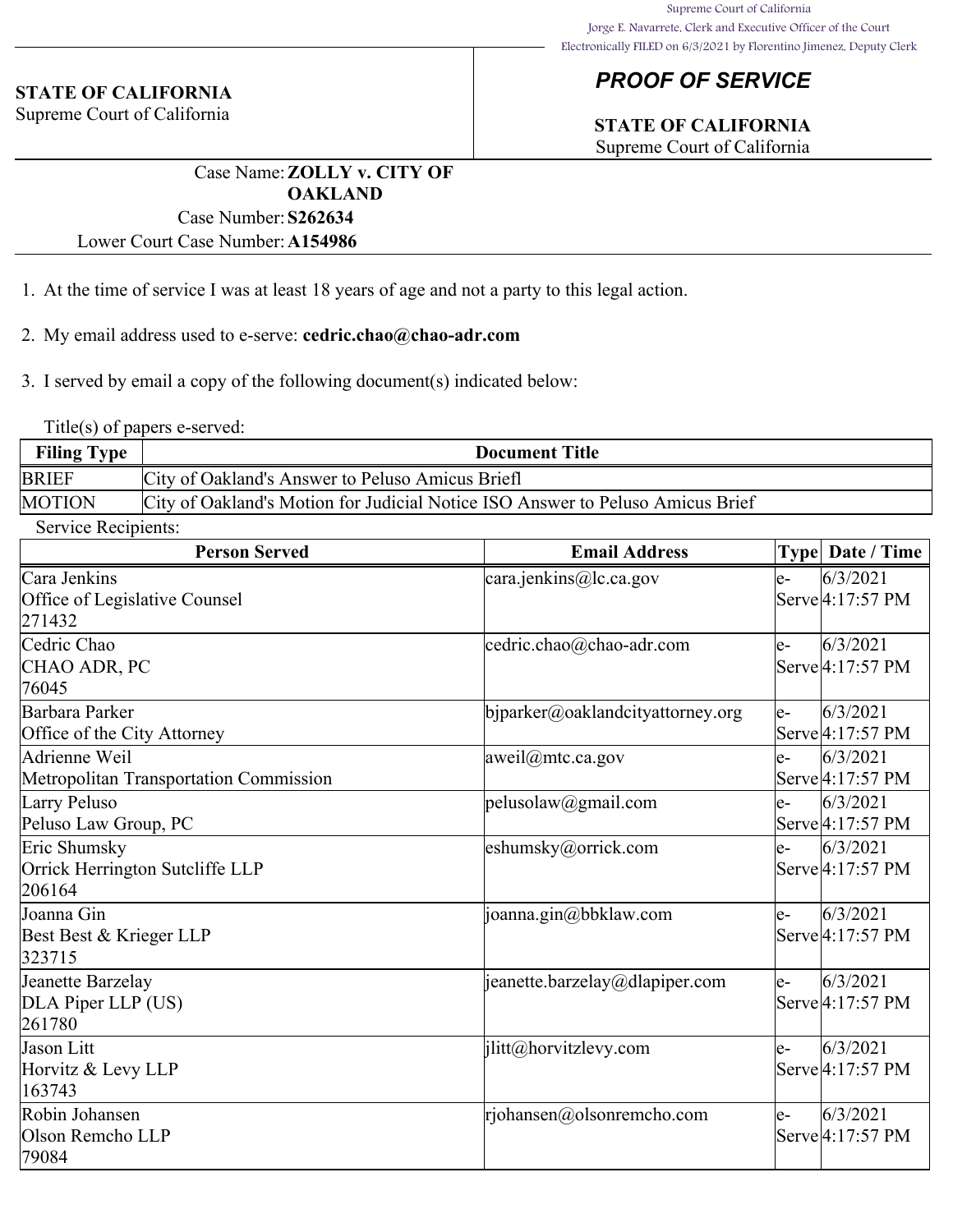| Monica Haymond<br>Orrick Herrington & Sutcliffe LLP        | mhaymond@orrick.com                      | le-   | 6/3/2021<br>Serve 4:17:57 PM  |
|------------------------------------------------------------|------------------------------------------|-------|-------------------------------|
| 314098                                                     |                                          |       |                               |
| Andrew Zacks                                               | AZ@zfplaw.com                            | $ e-$ | 6/3/2021                      |
| Zacks, Freedman & Patterson, PC<br>147794                  |                                          |       | Serve 4:17:57 PM              |
| Timothy Bittle                                             | tim@hjta.org                             | le-   | 6/3/2021                      |
| Howard Jarvis Taxpayers Foundation<br>112300               |                                          |       | Serve <sup>[4:17:57</sup> PM] |
| Barbara J. Parker                                          | bparker@oaklandcityattorney.org          | le-   | 6/3/2021                      |
| Office of the City Attorney/City of Oakland<br>69722       |                                          |       | Serve 4:17:57 PM              |
| Joshua Nelson                                              | Joshua.Nelson@bbklaw.com                 | le-   | 6/3/2021                      |
| Best Best & Krieger LLP<br>260803                          |                                          |       | Serve 4:17:57 PM              |
| Larry Peluso                                               | firm@pelusolaw.net                       | le-   | 6/3/2021                      |
| Peluso Law Group, PC<br>281380                             |                                          |       | Serve 4:17:57 PM              |
| Joshua McDaniel                                            | $ $ imcdaniel@horvitzlevy.com            | le-   | 6/3/2021                      |
| Horvitz & Levy LLP<br>286348                               |                                          |       | Serve 4:17:57 PM              |
| Lutfi Kharuf                                               | lutfi.Kharuf@bbklaw.com                  | le-   | 6/3/2021                      |
| Best Best & Krieger<br>268432                              |                                          |       | Serve 4:17:57 PM              |
| Ethan Fallon                                               | efallon@orrick.com                       | le-   | 6/3/2021                      |
| Orrick Herrington & Sutcliffe LLP                          |                                          |       | Serve 4:17:57 PM              |
| Robin Johansen<br>Remcho, Johansen & Purcell, LLP<br>79084 | rjohansen@rjp.com                        | le-   | 6/3/2021<br>Serve 4:17:57 PM  |
| Maria Bee                                                  | mbee@oaklandcityattorney.org             | le-   | 6/3/2021                      |
| Office of the City Attorney                                |                                          |       | Serve 4:17:57 PM              |
| Paul Katz<br>Katz Appellate Law PC                         | paul@katzappellatelaw.com                | le-   | 6/3/2021<br>Serve 4:17:57 PM  |
| 243932                                                     |                                          |       |                               |
| Jeremy Rosen<br>Horvitz & Levy LLP<br>192473               | $ i$ rosen@horvitzlevy.com               | le-   | 6/3/2021<br>Serve 4:17:57 PM  |
| Stanley Panikowski                                         | stanley.spanikowski@us.dlapiper.come-    |       | 6/3/2021                      |
| DLA PIPER LLP (US)                                         |                                          |       | Serve 4:17:57 PM              |
| Kathleen McCracken                                         | kathleen.mccracken@bbklaw.com            | le-   | 6/3/2021<br>Serve 4:17:57 PM  |
| Laura Dougherty                                            | $[{\text{laura}}(\hat{\omega})$ hjta.org | le-   | 6/3/2021<br>Serve 4:17:57 PM  |
| 255855                                                     |                                          |       |                               |

This proof of service was automatically created, submitted and signed on my behalf through my agreements with TrueFiling and its contents are true to the best of my information, knowledge, and belief.

I declare under penalty of perjury under the laws of the State of California that the foregoing is true and correct.